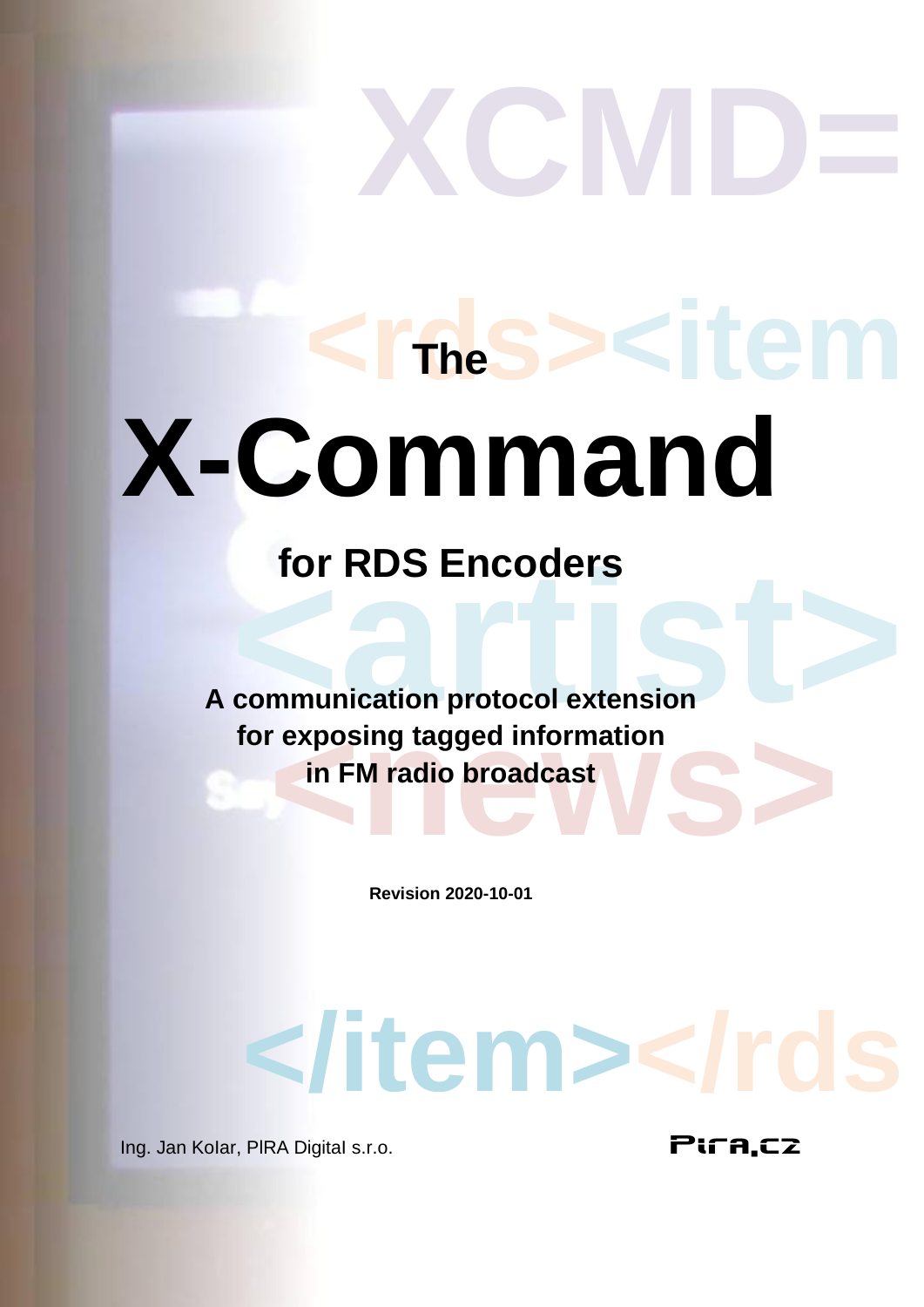# **Table of Contents**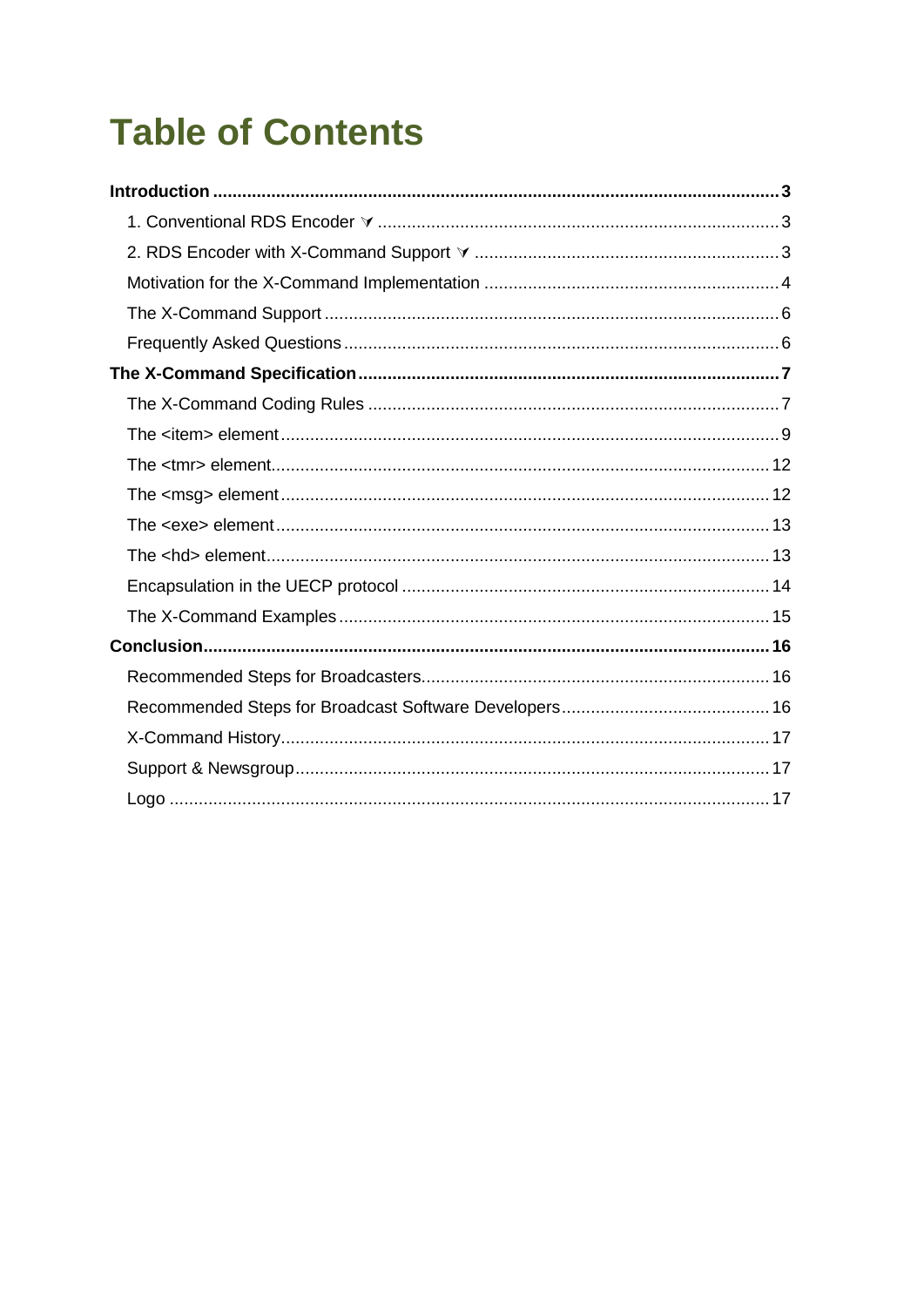# <span id="page-2-0"></span>**Introduction**

Benefit of the X-Command is well illustrated on following situations. A typical broadcast automation system is taking internal text fields and loading the RDS encoder by a text describing current program being broadcast.

## <span id="page-2-1"></span>**1. Conventional RDS Encoder**

**TEXT=James Arthur - Say You Won't Let Go**



**Figure 1 – Final result – standard RDS encoder**

# <span id="page-2-2"></span>**2. RDS Encoder with X-Command Support**

**XCMD=<rds><item><dest>3</dest><text><artist>James Arthur</artist> -** <title>Say You Won't Let Go</title></text></item></rds></



**Figure 2 – Final result – RDS encoder with X-Command support**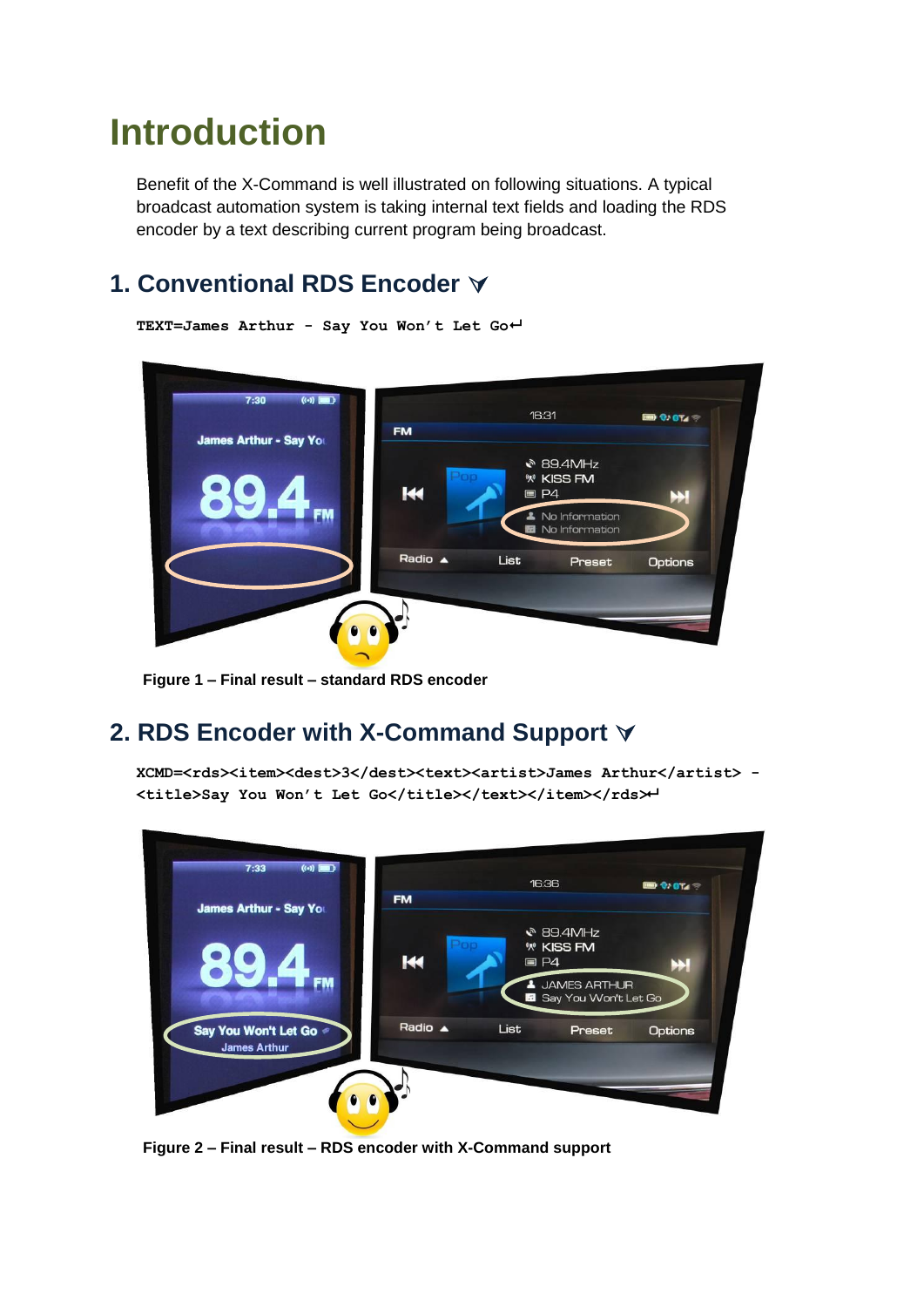# <span id="page-3-0"></span>**Motivation for the X-Command Implementation**

The X-Command for RDS encoders has been originally developed by [Pira.cz](http://pira.cz/) to create an extended interface for forwarding tagged text information provided by FM broadcast automation systems. Because the X-Command was positively accepted by the radio community, several extensions were subsequently added.



**Figure 3 – The X-Command tagging application example**

Radiotext Plus (RT+) is a technology based on Radio Data System (RDS) standard that tags text messages so specific content type can be retrieved from them. The RT+ enhances possibilities of existing Radiotext service as it helps the receivers to recognize and classify what kind of information is currently put in the Radiotext. The purpose of RT+ is to enable analogue FM RDS radios to display metadata such as Artist and Title details for songs, scrolling news headlines, information about the radio station, etc. The investment in RT+ is future proof – RT+ equivalents exist in all digital radio and mobile audio technologies: DMB/DAB/DAB+, DRM+, HD Radio, MP3 etc.

The RT+ specification was published before 2007. After a period of 10 years we can make following summarization:

- RT+ is supported by many RDS encoders. Although the level of support significantly varies between products of different brands, radio stations can select a suitable solution from the market offer.
- RT+ is well supported by current radio receivers, especially receivers integrated in mobile equipment and in car radios, which nowadays represent typical equipment for FM radio listening
- Almost all FM radio stations use some kind of broadcast automation software which holds appropriate text information describing current program, incl. separate artist and title fields, commercials, news, program guide etc.
- Despite all this, expansion of the RT+ is still unsatisfactory in 2017 (globally estimated at less than 10 % of radio stations using RDS).

The reason is primarily not inside the products themselves but in the manner *how the products communicate* between themselves. Loading the RDS encoders with RT+ metadata has not yet been covered by any suitable standard which could help mass deployment of the RT+. Let's look at some methods which are currently in use:

#### **RTP= command or equivalent**

This method provides the tagging data in two steps. First, the plain text is sent to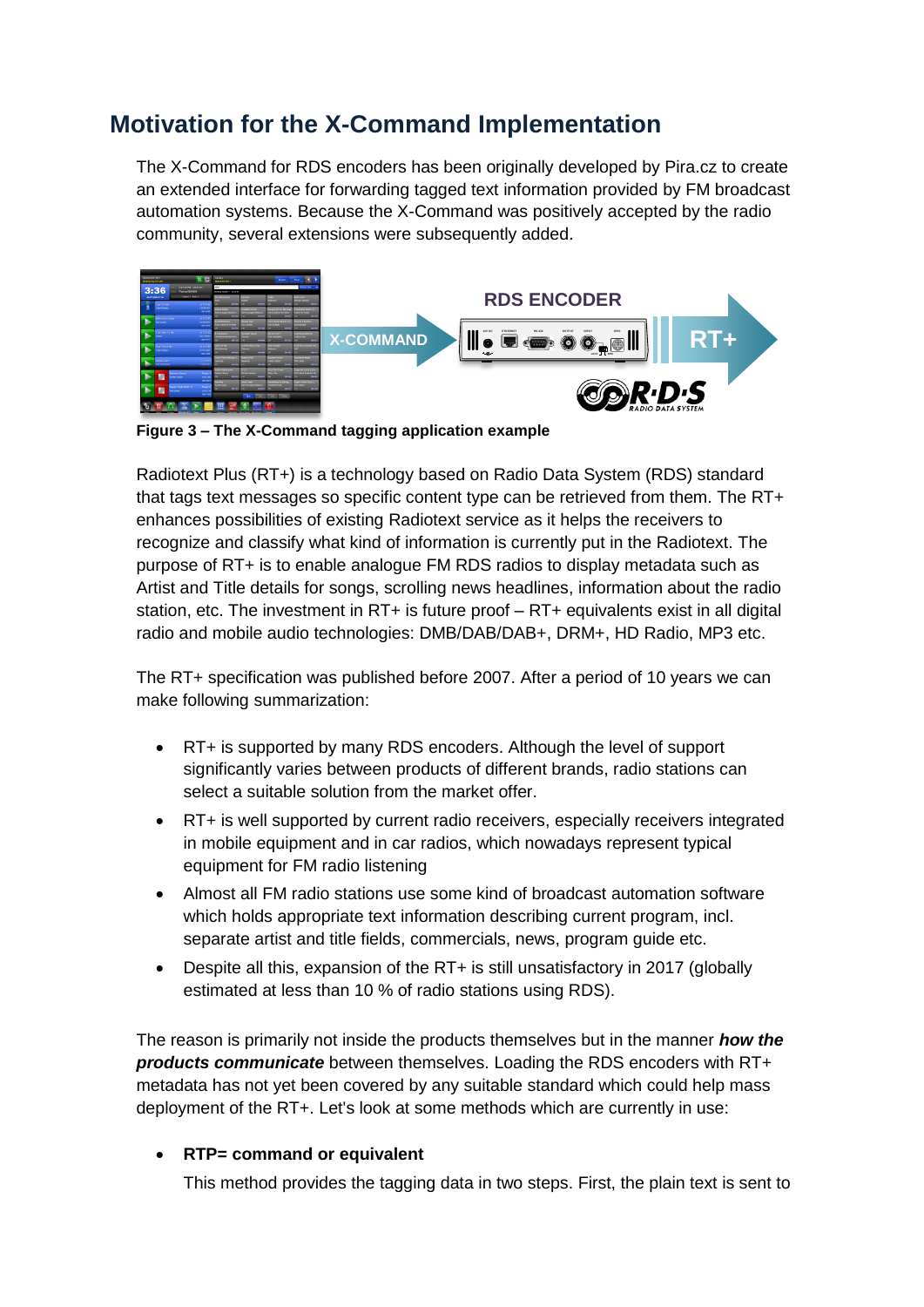the RDS encoder. Next, it is necessary to specify positions in the text where to find the tags:

#### **TEXT=James Arthur - Say You Won't Let Go RTP=04,00,11,01,15,19**

This solution is still well suitable for connection between control software and RDS encoder of the same brand. The RTP= command was however unsuccessful in general use. Support of the RTP= command across different broadcast automation systems is insufficient. Providing the information in two steps may disallow smooth visual transition between the tracks. Last but not least, it makes only a small sense to annoy software developers with RDS and RT+ coding as this should be entirely a job for the RDS encoder.

#### **UECP free format or ODA groups**

This solution is sometimes used by regional or national stations for RT+, it is however obsolete due to its complexity, requirement of access to low layers of RDS processing, dependence on the RDS encoder's setup and possible conflicts with other RDS services. The UECP does not provide any widely applicable method how to send metadata.

The X-Command brings a solution for all the disadvantages listed above. It unambiguously tells the RDS encoder *what* do to, without solving *how* to do that. One text, one line, metadata included.

*"The X-Command potentially brings the same revolution to the RDS like the RT+ service as it finally allows the RT+ to become widely used."*

Even through the broadcast automation system does not handle the RDS RT+ feature, the X-Command allows forwarding the metadata to the RDS encoder without losing any information. Just send the X-Command and forget. The RDS encoder does the entire job – parsing of the command, loading the text, RT+ coding and optimization and sending everything to your listeners.

#### **The X-Command Characteristics**

- Based on simplified markup language
- Single line format
- XML and RT+ compatible
- Already supported by many broadcast automation systems
- Performs better than RTP= command used by conventional RDS encoders
- The use is completely free of charges and restrictions
- No need to know anything about RDS RT+ coding
- Low consumption of system resources
- Reduced protocol overhead (usually less than 50 % of total capacity)
- Simply readable and writable by human
- Open to future extensions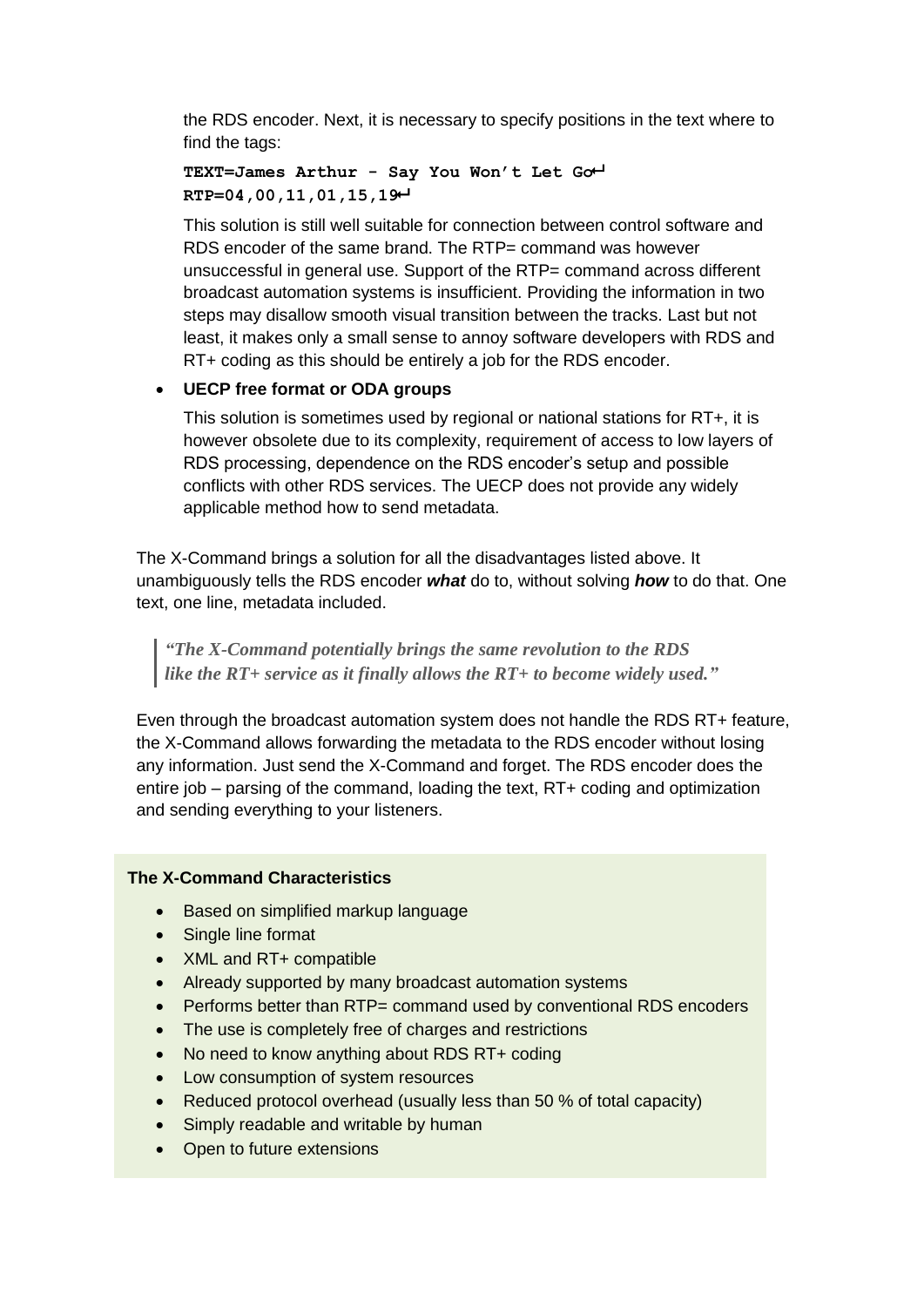# <span id="page-5-0"></span>**The X-Command Support**

The X-Command is currently supported by following RDS encoders and devices from Pira.cz:



The X-Command is naturally supported by all broadcast automation systems which enable the user to define output data template. See the section 'Recommended Steps for Broadcasters' for more details.

# <span id="page-5-1"></span>**Frequently Asked Questions**

#### **Is the X-Command compatible with CENELEC RDS standards?**

The X-Command only extends standard set of commands accepted by the RDS encoder on its communication port. Therefore, no compatibility issue can occur from the perspective of RDS standards. For tagged text, the X-Command leads to standard RT+ service (see the figure 3).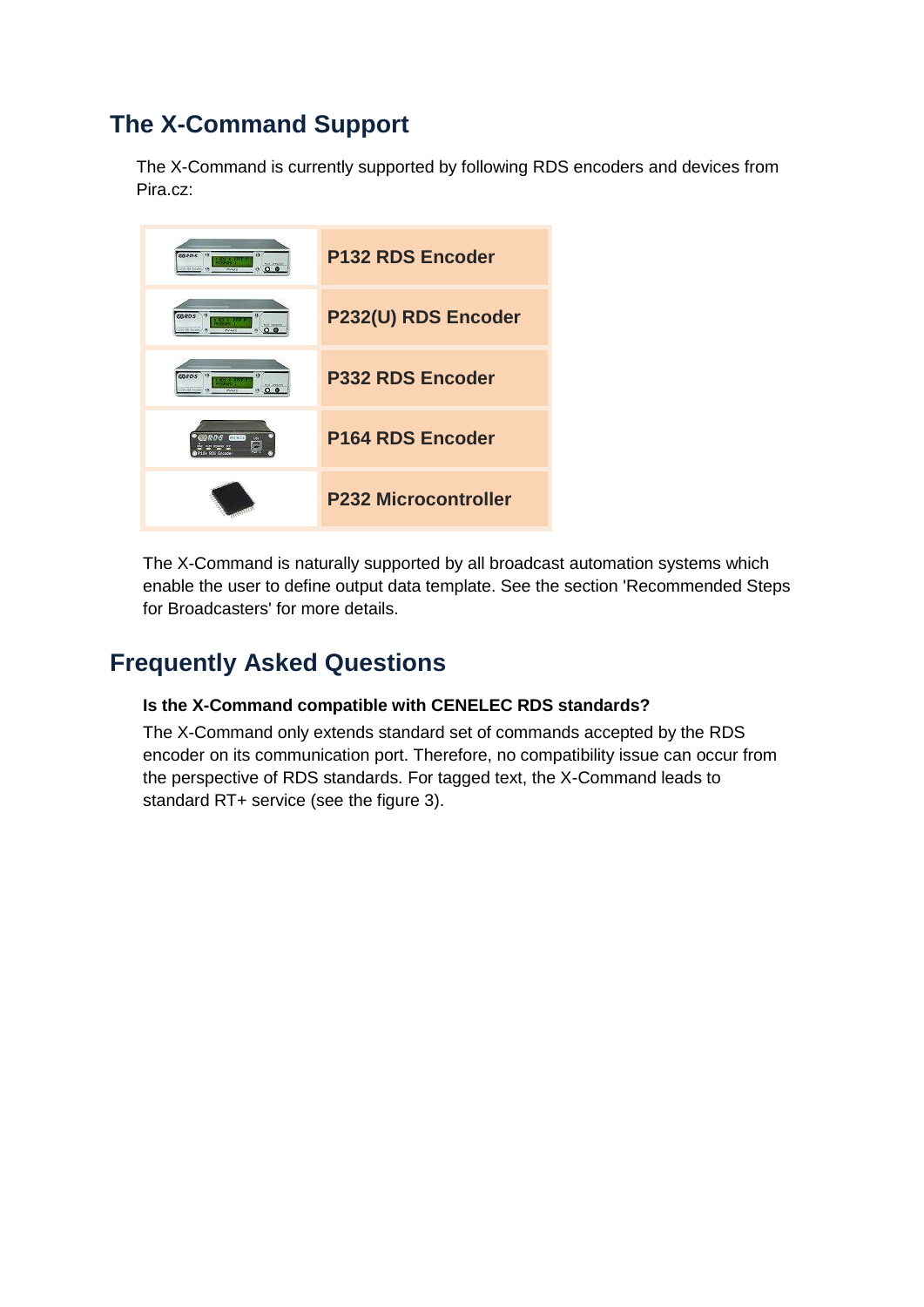# <span id="page-6-0"></span>**The X-Command Specification**

# <span id="page-6-1"></span>**The X-Command Coding Rules**

#### **Communication platforms**

The list of communication platforms suitable for the X-Command is including but not limited to: serial RS-232 channel, TCP connection, reading file via HTTP protocol etc.

#### **The X-Command prefix**

The X-Command entry normally starts with **XCMD=** prefix placed before the content. The prefix may be omitted if misinterpretation cannot occur. That case must be explicitly specified in the RDS encoder's documentation.

#### **Total length limit**

The X-Command content length including all necessary elements and tags must not exceed 255 bytes. Since the Radiotext length is limited to 64 characters by the RDS standard (128 characters in possible future enhancement), the overall length limit is still bountiful but allows seamless implementation also on the smallest platforms and encapsulating into other communication protocols.

#### **Escape sequences and character replacing**

The tags (incl. angle brackets) accepted by the X-Command do not occur in the text under consideration. Moreover, escaped text is potentially not available from the source. Thus, no escaping is required in general. The X-Command parser in the RDS encoder shall ignore an occurrence of single angle bracket in the text. If angle brackets form a fake (unknown) tag, that tag will completely disappear from the resulting text. The X-Command processor shall replace &It; and &qt; entities with correct characters < and >.

The X-Command processor replaces characters with ASCII code 31 or lower with a space character and a sequence of space characters with a single space.

#### **Character encoding**

The X-Command expects UTF-8 encoding. Conversion to EBU Latin CP is made inside the RDS encoder. Systems using 8-bit ANSI encoding must perform either conversion to UTF-8 or removal of all characters with ASCII code 128 or higher.

An exception exists for fixed text messages stored in the RDS encoder's non-volatile memory. These text messages (in X-Command format) are encoded according to the RDS encoder's default (usually EBU Latin CP).

#### **Compatibility with XML**

The X-Command content can be generated using the same tools and rules valid for the XML (Extended Markup Language). The X-Command prohibits use of attributes inside the tags. The XML declaration (prolog) is accepted but ignored.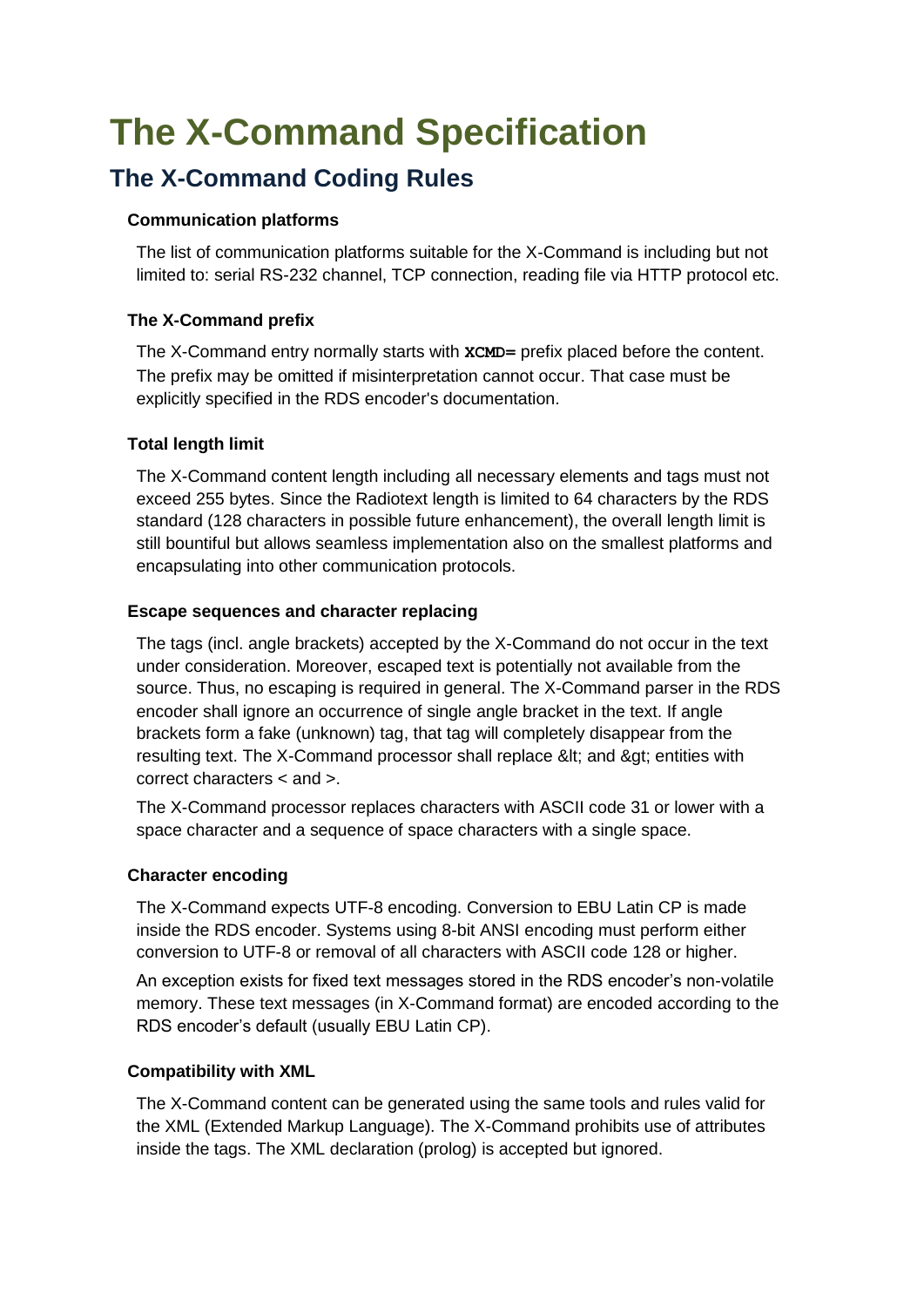#### **Case sensitivity**

The X-Command is case insensitive when parsing the elements. For example, tags <title>, <TITLE> or <Title> have the same functionality.

#### **Terminating character**

The X-Command entry must be terminated by CR character (0x0D) in case of serial or TCP connection. The terminating character is not required for file input type.

#### **Root element**

The X-Command content is delimited by element <rds>...</rds>. Anything outside this root element is ignored by the X-Command parser (but it's still counted in the total length limit). If the root element is not found or incomplete, no operation is performed.

#### **Child elements**

Several child elements are defined. The child element represents a specific operation to be performed:

| <b>Child element</b>                          | <b>Operation</b>                                                                                                                                                               |
|-----------------------------------------------|--------------------------------------------------------------------------------------------------------------------------------------------------------------------------------|
| <item></item>                                 | Loads a text (for example 'now-playing' information) into a<br>destination (for example Radiotext and RT+).                                                                    |
| $<$ tmr> $<$ /tmr>                            | Enables a timed loop of fixed text messages which were<br>previously stored in the RDS encoder's non-volatile memory.<br>The text messages are stored in the X-Command format. |
| <msg></msg>                                   | Processes a fixed text message which was previously stored<br>in the RDS encoder's non-volatile memory.<br>The text message is stored in the X-Command format.                 |
| $<$ exe $>$ $<$ /exe $>$                      | Executes an ASCII command supported by the RDS encoder.                                                                                                                        |
| $\langle hd \rangle \sim \langle h d \rangle$ | This optional header defines site address and encoder<br>address to which the X-Command is being sent. It can be<br>used together with any of the elements listed above.       |

If not stated otherwise, only one child element is supported inside the root element. If no supported child element is found, no operation is performed.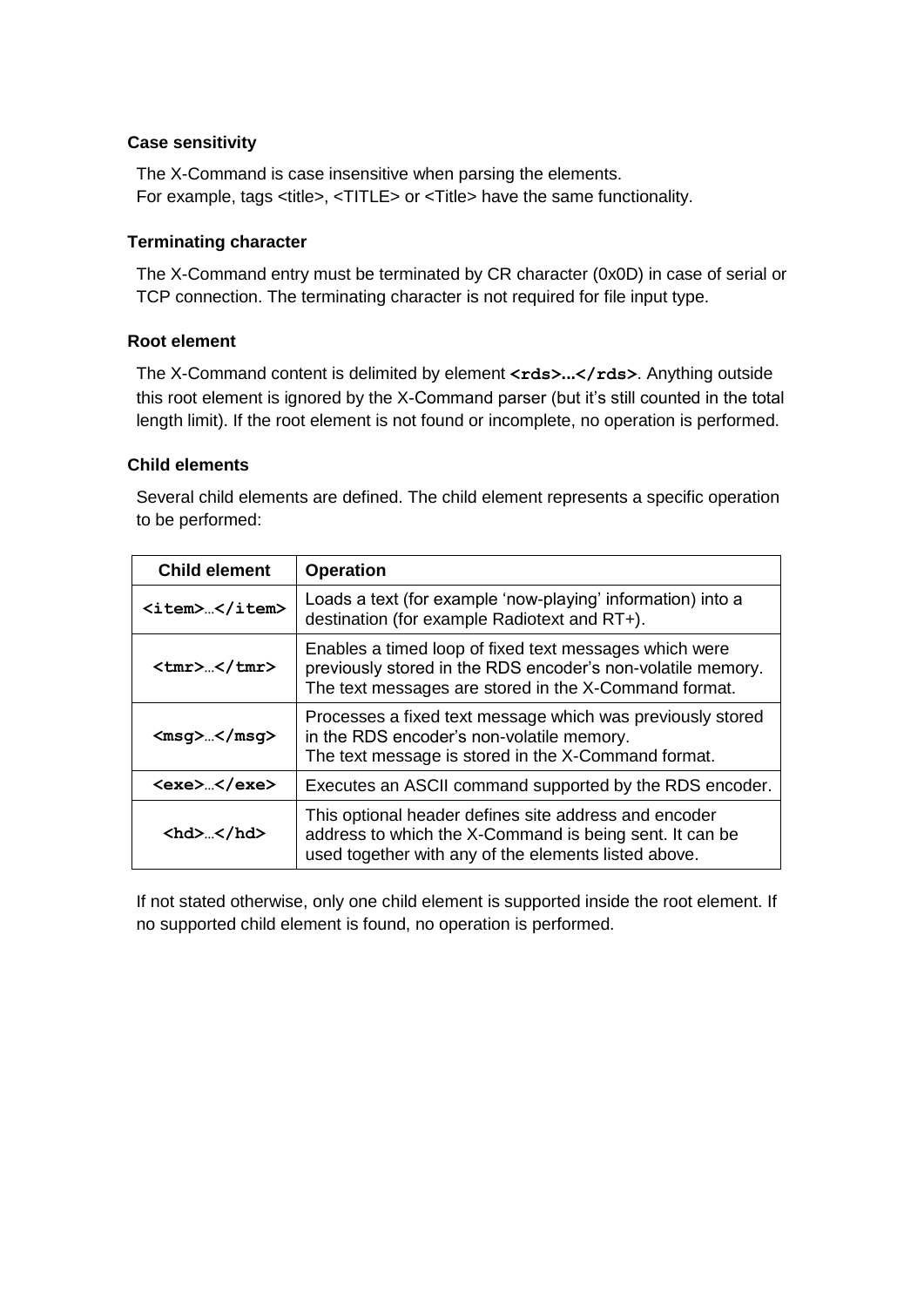# <span id="page-8-0"></span>**The <item> element**

The "item" typically represents information related to current program being broadcast. Only one item is accepted inside the root element.

#### **The element format**

The **item** element always forms a single line (without CR/LF characters). Default **item** element format is as follows:

#### **<rds><item><dest>***destination\_code***</dest><text>***tagged\_text***</text> </item></rds>**

With optional timeout parameter the format is as follows:

```
<rds><item><dest>destination_code</dest><text>tagged_text</text>
<tmo>timeout</tmo></item></rds>
```
#### **List of destination codes**

The destination code effectively determines how the text information will appear on the receiver.

| Code      | <b>Destination</b>                                                                                                                                                                   |
|-----------|--------------------------------------------------------------------------------------------------------------------------------------------------------------------------------------|
| 0         | If the destination is not specified or its code is set to 0, a default<br>destination will apply. In the Pira.cz products the default destination is<br>Radiotext (RT1) without RT+. |
|           | Radiotext                                                                                                                                                                            |
| 3         | Radiotext incl. RT+                                                                                                                                                                  |
| 4         | Dynamic PS                                                                                                                                                                           |
| 5         | Radiotext and Dynamic PS                                                                                                                                                             |
| 7         | Radiotext incl. RT+ and Dynamic PS                                                                                                                                                   |
| 32 to 255 | (The RDS encoder's manufacturer may define proprietary codes)                                                                                                                        |

Other codes are reserved and should not be used.

#### **Length limits**

The Radiotext lenght is limited by RDS standard to 64 characters maximum. The same limit applies to RT+ (sum of all tags). The Dynamic PS text length is usually limited to 128 characters maximum. Overflowing characters are truncated by the RDS encoder.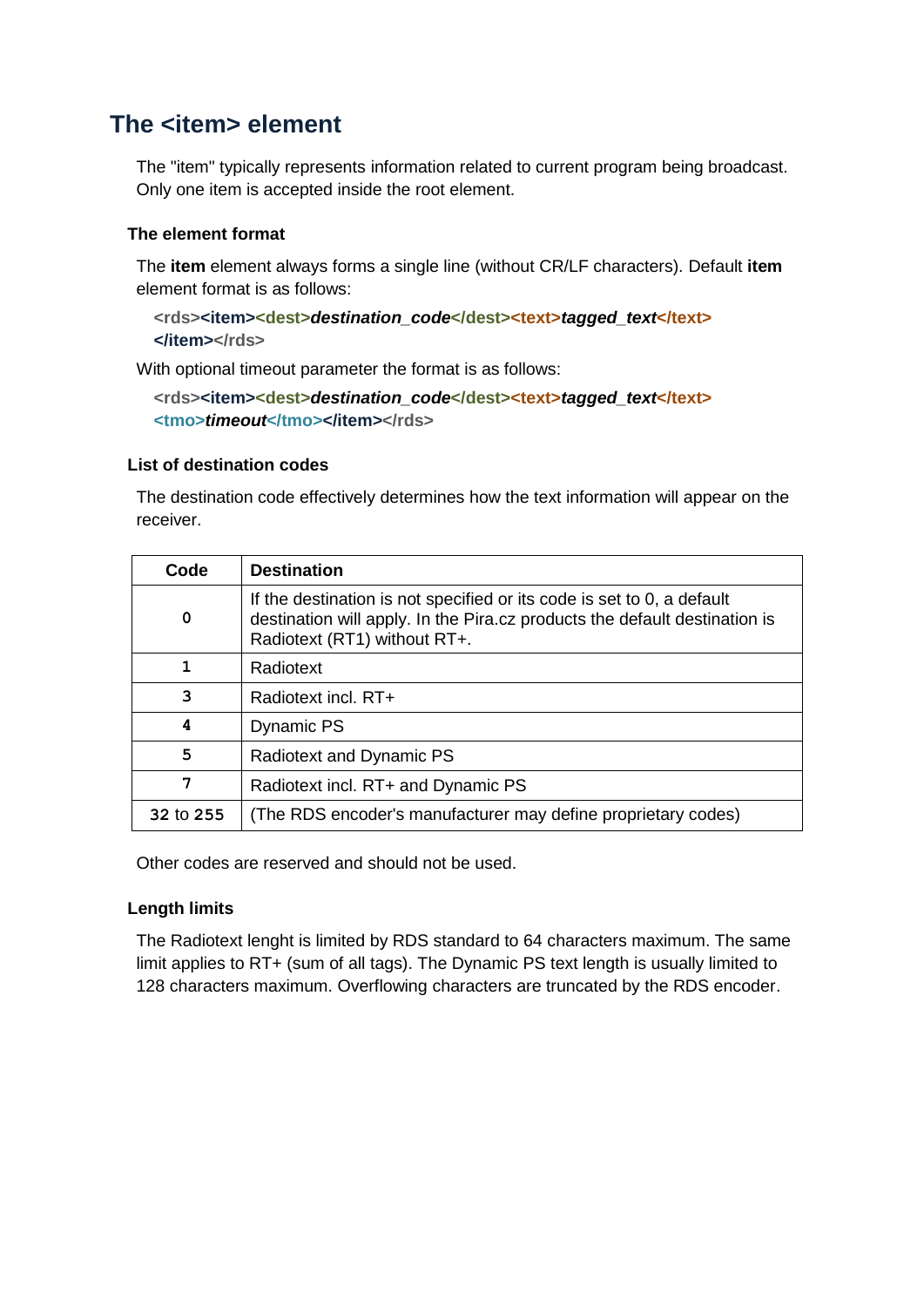#### **List of tags supported in the text**

The tags in the text are optional. Following table summarizes the tags supported and their RT+ equivalent:

| <b>Priority</b> | Tag            | RT+ equivalent       |
|-----------------|----------------|----------------------|
| 1               | artist         | Item.Artist          |
| $\overline{2}$  | title          | Item.Title           |
| 3               | album          | Item.Album           |
| 4               | comment        | Item.Comment         |
| 5               | genre          | Item.Genre           |
| 6               | news           | Info.News            |
| $\overline{7}$  | sport          | Info.Sport           |
| 8               | time           | Info.Date_Time       |
| 9               | weather        | Info.Weather         |
| 10              | traffic        | Info.Traffic         |
| 11              | ad             | Info.Advertisement   |
| 12              | ur1            | Info.Url             |
| 13              | info           | Info.Other           |
| 14              | short          | Stationname.Short    |
| 15              | long           | Stationname.Long     |
| 16              | now            | Programme.Now        |
| 17              | next           | Programme.Next       |
| 18              | host           | Programme.Host       |
| 19              | page           | Programme.Homepage   |
| 20              | phone          | Phone.Studio         |
| 21              | $\texttt{sms}$ | SMS.Studio           |
| 22              | email          | Email.Studio         |
| 23              | subchn         | Programme.Subchannel |

All tags must be written in the format <tag>...</tag>.

#### **Limit for number of tags inside the text**

The RT+ specification does not explicitly state a limit for total number of tags inside the text. The RT+ coding rules however do not allow to mark more than two tags at one time. Numerous experiments have shown that sending more than two tags sequentially for the same Radiotext gives unpredictable results on various receivers. Additionally, due to the limit of 64 characters in total, the information frequently got truncated.

The X-Command accepts unlimited number of tags in the text. However only two tags at maximum are put into the RT+ service, the decision is made on the basis of the tag priority given above.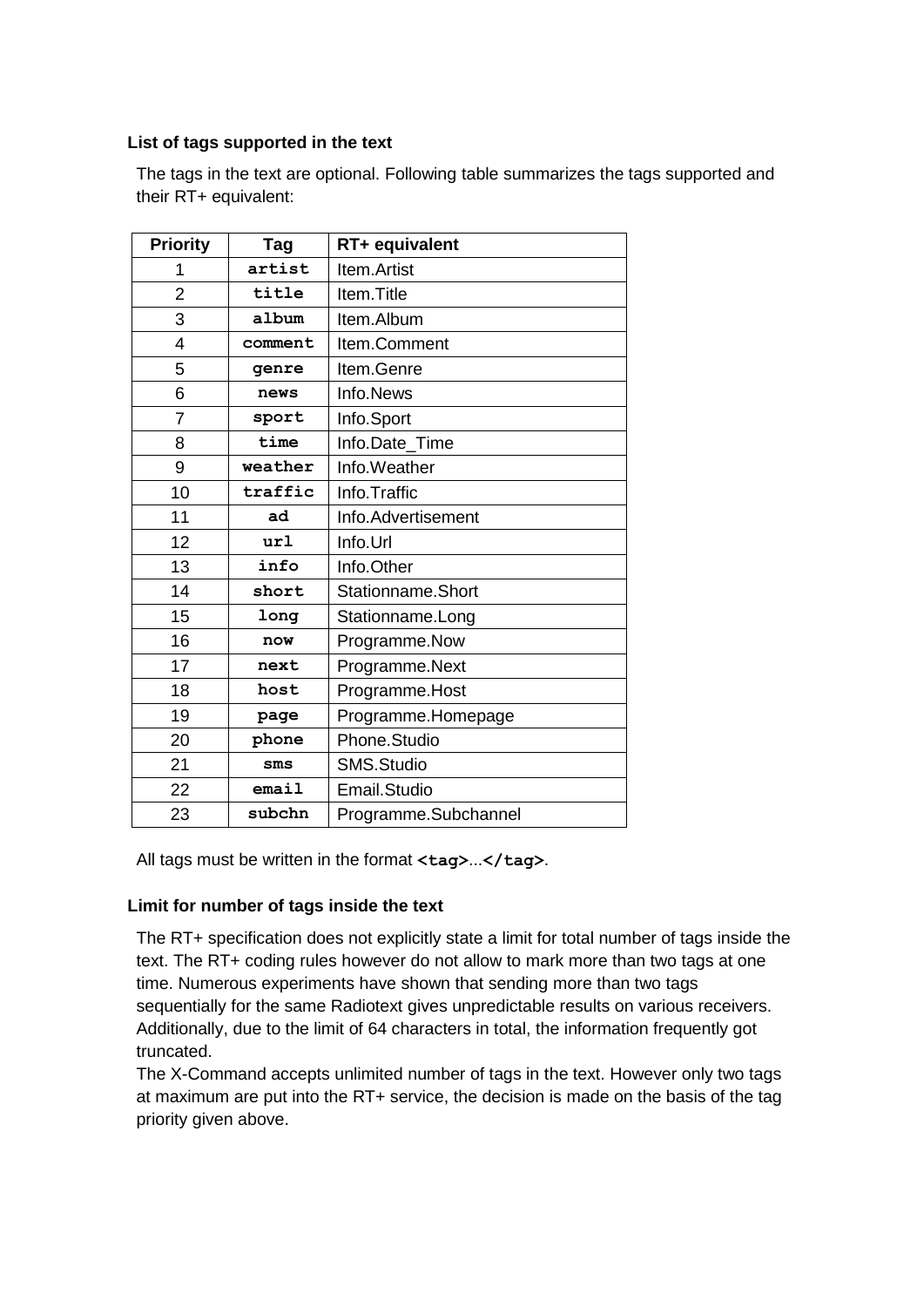#### **Timeout parameter**

The timeout parameter is optional and can apply only to Radiotext or RT+ destination. Once included in the item element, it specifies a time for which the text is valid. The countdown begins when the RDS encoder receives the command. After the internal counter reaches zero, the text is cleared and default Radiotext is showed instead. Several input formats are accepted for the timeout, as given in the table:

|       | <b>Format   Description</b>                     | <b>Examples</b>                                                   |
|-------|-------------------------------------------------|-------------------------------------------------------------------|
| h:m:s | Hours, minutes and seconds separated by colons. | <tmo>1:06:00</tmo>                                                |
| m:s   | Minutes and seconds separated by colon.         | $<$ tmo>5:26 $<$ /tmo><br>$$\text{x}$ mo>120:00 $$\text{x}$ /tmo> |
| s     | Seconds.                                        | $<$ tmo>324 $<$ /tmo>                                             |

Maximum number of seconds is 65535. Maximum number of minutes is 1092. Maximum number of hours is 18. Maximum total time must not exceed 18:12:15.

To avoid unwanted transitional effects, the timeout should not be used for tracks playing immediately behind or the timeout should be a bit longer in such a case. To disable the timeout for the current text, set the timeout to 0 or simply do not include the timeout at all inside the item element. A default text timeout will then apply (see the RDS encoder's documentation for details).

#### **Text content comparison**

To allow repeated receiving of the same item without unwanted effects (e.g. extra toggle of RT type), the RDS encoder shall not toggle RT type and RT+ item bit if the received item text represents the same Radiotext which is already being broadcast. In other words, the RDS encoder toggles the RT type and RT+ item bit only if the Radiotext changes.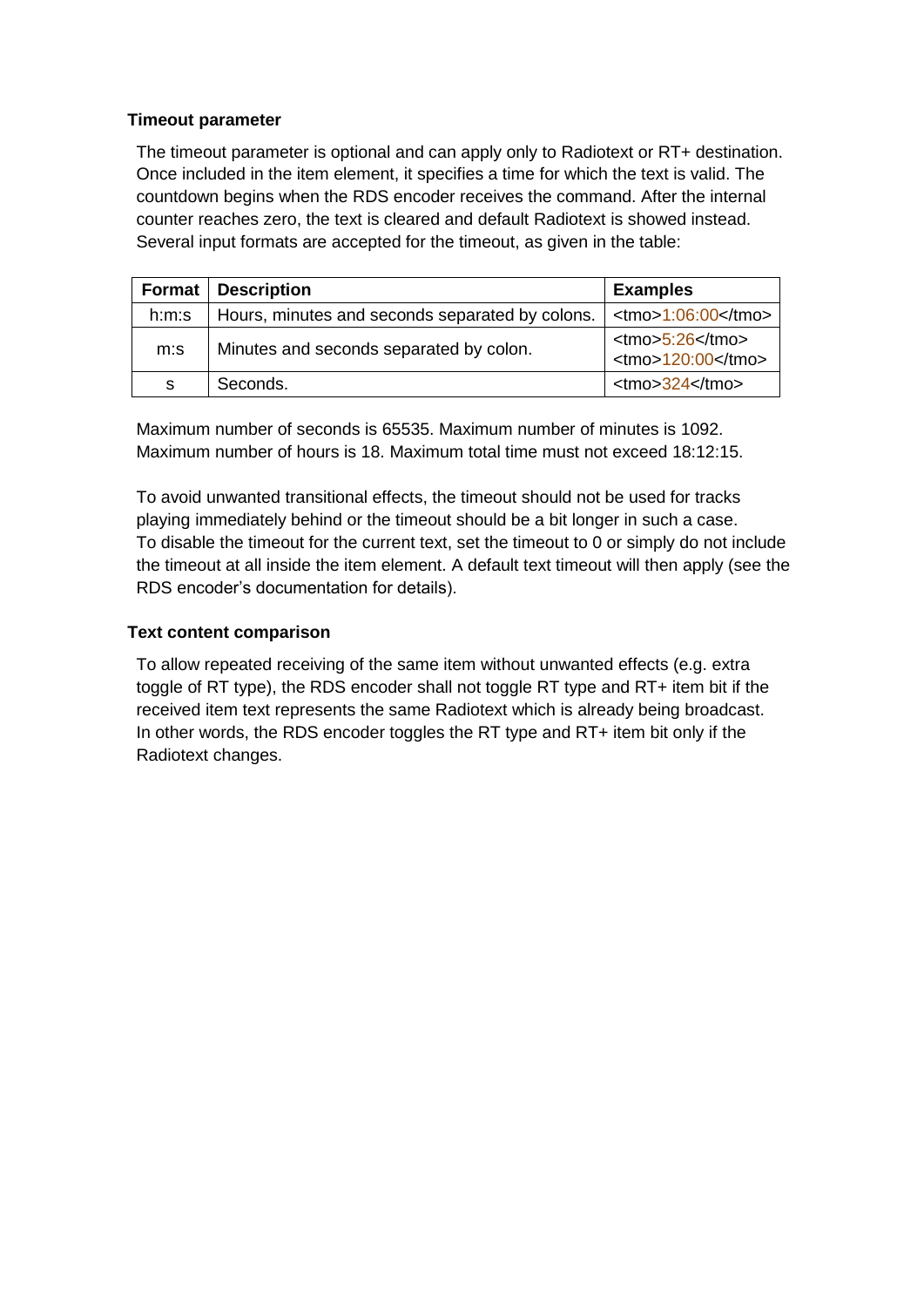## <span id="page-11-0"></span>**The <tmr> element**

Enables a timed loop of fixed text messages which were previously stored in the RDS encoder's non-volatile memory. The text messages are in the X-Command format. See the RDS encoder's documentation for details about how to store a list of text messages with the X-Command destination.

#### **The element format**

The <tmr> element format is as follows:

**<rds><tmr>***timer\_value***</tmr></rds>**

#### **The element parameters**

| <b>Parameter   Description</b>                                 | <b>Example</b>          |
|----------------------------------------------------------------|-------------------------|
| Delay between the text messages<br>$\frac{1}{2}$ in format m:s | $\vert$ <tmr>4:00</tmr> |

The Timer is disabled when another application or component updates the Radiotext. Various automation effects may be created by placing the Timer into the RDS encoder's default text X-Command message or internal scheduler. First message in the list is loaded immediately upon launching the <tmr> element.

*Note: The Seconds portion of the timer value is ignored in current implementation but must be entered to allow compatibility with future extensions.*

## <span id="page-11-1"></span>**The <msg> element**

Processes a fixed text message which was previously stored in the RDS encoder's non-volatile memory. The text message is in the X-Command format. See the RDS encoder's documentation for details about how to store a text message in X-Command format.

#### **The element format**

The <msg> element format is as follows:

**<rds><msg>***message\_index***</msg></rds>**

#### **The element parameters**

| <b>Parameter   Description</b> | Example       |
|--------------------------------|---------------|
| message_index   Message index. | $\sim$ msg>12 |

Various automation effects may be created by placing the <msg> element into the RDS encoder's internal scheduler.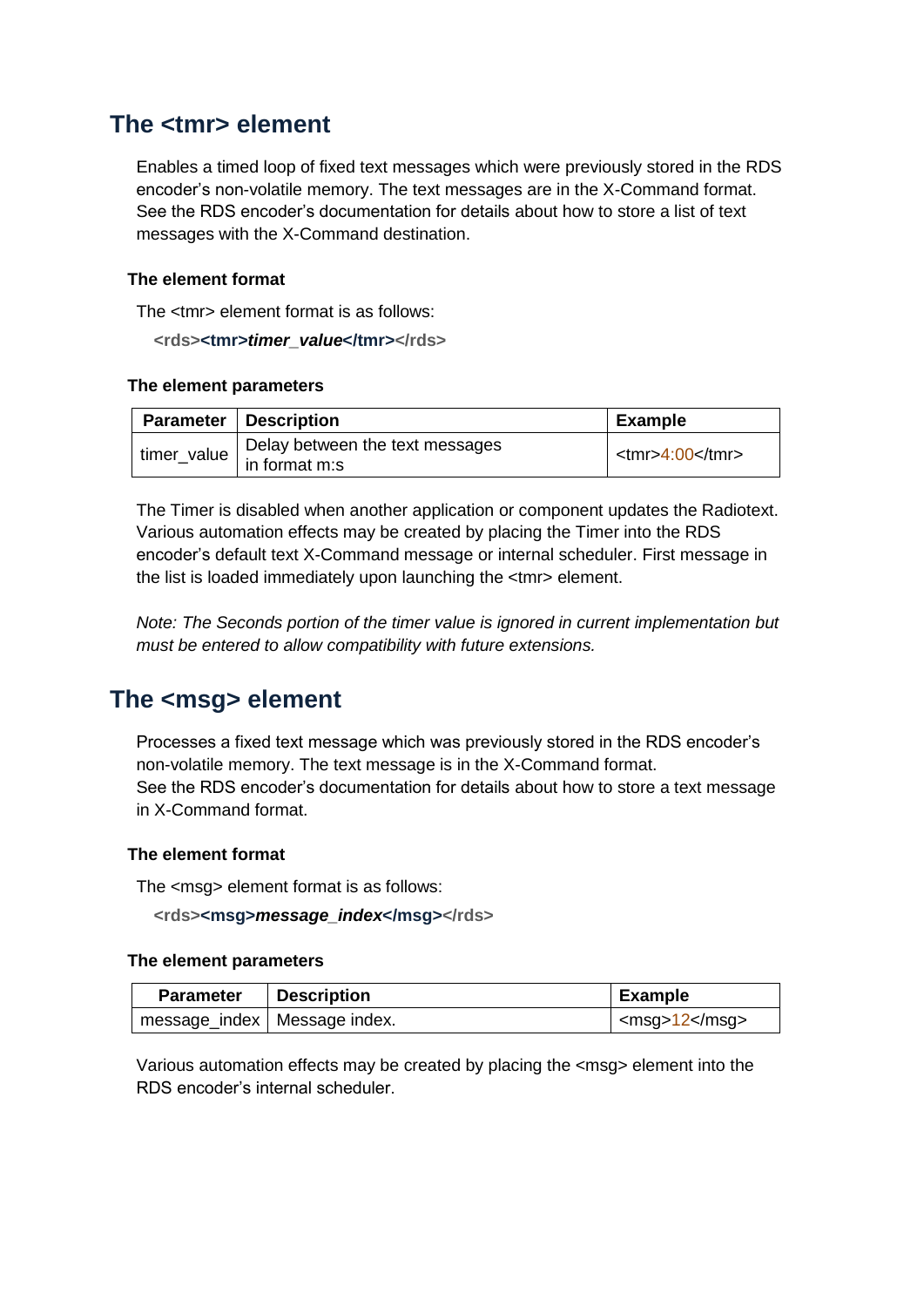## <span id="page-12-0"></span>**The <exe> element**

Executes an ASCII command from the repertoire supported by the RDS encoder.

#### **The element format**

The <exe> element format is as follows:

**<rds><exe>***ASCII\_command***</exe></rds>**

#### **The element parameters**

| <b>Parameter</b> | <b>Description</b>                                                | <b>Example</b>         |
|------------------|-------------------------------------------------------------------|------------------------|
|                  | Any ASCII command accepted by the<br>ASCII_command   RDS encoder. | $<$ exe>TA=1 $<$ /exe> |

The <exe> element is useful in two situations:

- when need to apply the ASCII command only on specific encoder in the network (see related <hd> element). For example:  $x_{\text{CMD}=<$ rds><hd>123,5</hd><exe>TA=1</exe></rds>
- when need to enter a text in UTF-8 encoding (for example PS).

## <span id="page-12-1"></span>The <hd> element

Adds an optional header to the command. This header defines site number and encoder number to which the command is being sent. Other encoders shall completely ignore the command, i.e. no response is returned and no action is taken.

#### **The element format**

The <hd> element format is as follows:

**<rds><hd>***site\_address,encoder\_address***</hd>…</rds>**

#### **The element parameters**

| <b>Parameter</b> | <b>Description</b>                                                                                                                         | <b>Example</b>              |
|------------------|--------------------------------------------------------------------------------------------------------------------------------------------|-----------------------------|
| site_address     | Defines the site or group of sites to which<br>the command is being sent:<br>0: all sites<br>1 to 1023: specific site or group of sites    | $<$ hd $>123,5$ $<$ /hd $>$ |
| encoder address  | Defines to which encoder(s) at a particular<br>site the command is being sent:<br>0: all encoders at the site<br>1 to 63: specific encoder |                             |

For a message to be acceptable to a particular encoder both the site address and the encoder address must be contained within the respective address lists of the encoder. These lists should be common with the UECP address lists so address lists set up for the UECP will apply to the X-Command as well.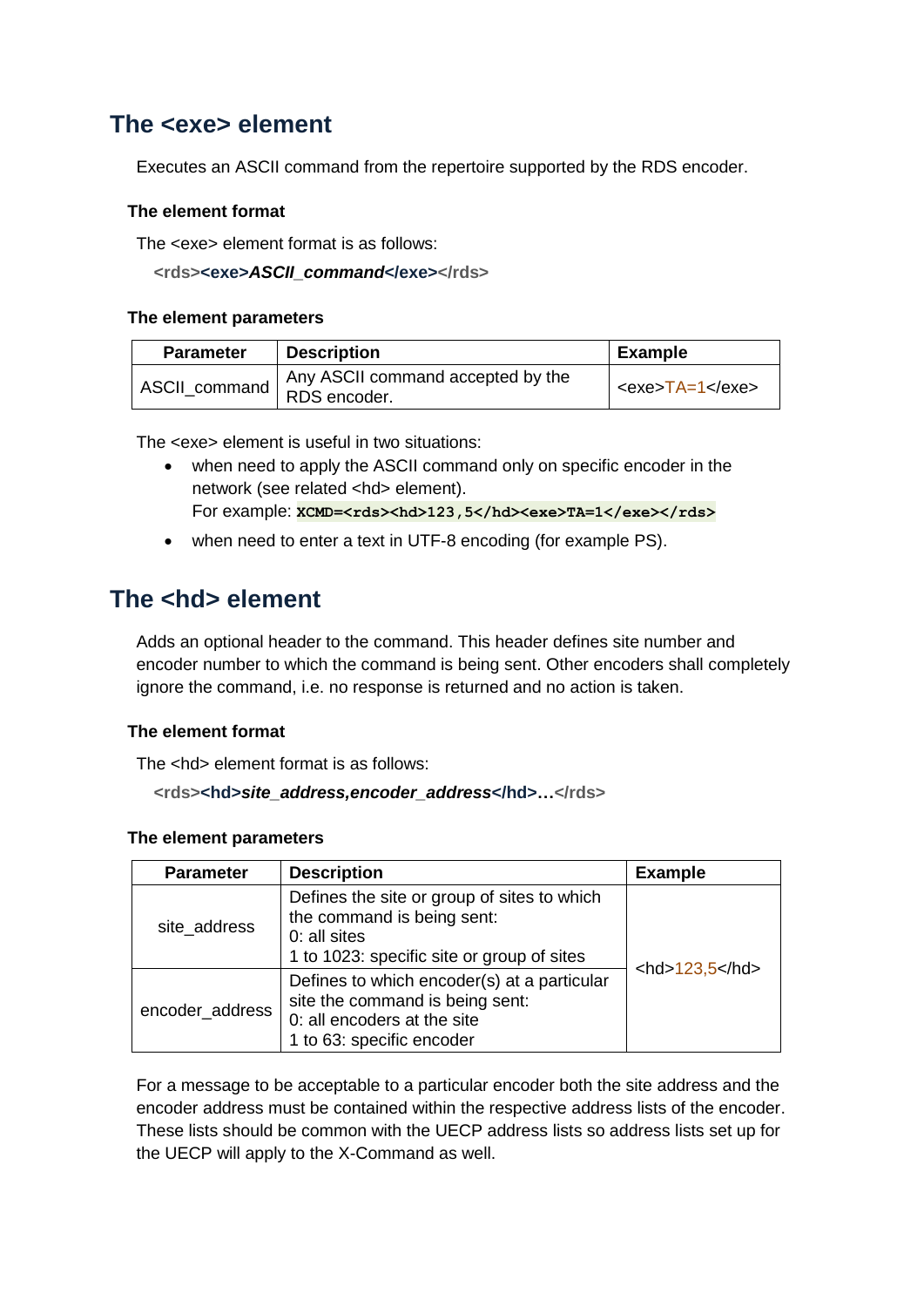# <span id="page-13-0"></span>**Encapsulation in the UECP protocol**

In some specific applications the X-Command may need to be encapsulated in the UECP protocol rather than to be sent directly. Typically such encapsulation may be required in existing UECP-based networks or if CRC protection of the datagram is necessary (serial channel over satellite).

For the intended purpose it is possible to use UECP Message Element Code 0x2D (Manufacturer / Transmission operator specific command). Following rules apply:

- The X-Command is supposed to be manufacturer independent so the manufacturer designation bytes are set to zero (0x00).
- The encapsulated X-Command starts with  $\langle$ rds $\rangle$  tag and ends with  $\langle$ rds $\rangle$  tag.
- Maximum length of the X-Command is 251 bytes (UECP restriction).
- Any text is UTF-8 encoded. *Take care that national characters occupy more than 1 byte.*
- The XCMD= prefix is omitted.
- The terminating character (CR) is omitted.
- Other message element is not allowed within the same UECP frame.

Final UECP message must be encoded (addressing, byte-stuffing, CRC etc.) according to the SPB 490 specification in [1].

#### **Example**

Let's assume following X-Command:

<tds><item><dest>1</dest><text>Hello World</text></item></rds>

Resulting UECP message in hexadecimal representation would be:

**FE 00 00 00 42 2D 40 00 00 3C 72 64 73 3E 3C 69 74 65 6D 3E 3C 64 65 73 74 3E 31 3C 2F 64 65 73 74 3E 3C 74 65 78 74 3E 48 65 6C 6C 6F 20 57 6F 72 6C 64 3C 2F 74 65 78 74 3E 3C 2F 69 74 65 6D 3E 3C 2F 72 64 73 3E 8F 28 FF**

[1] SPB 490 UECP Version 7.05. Geneva, RDS Forum, 2010.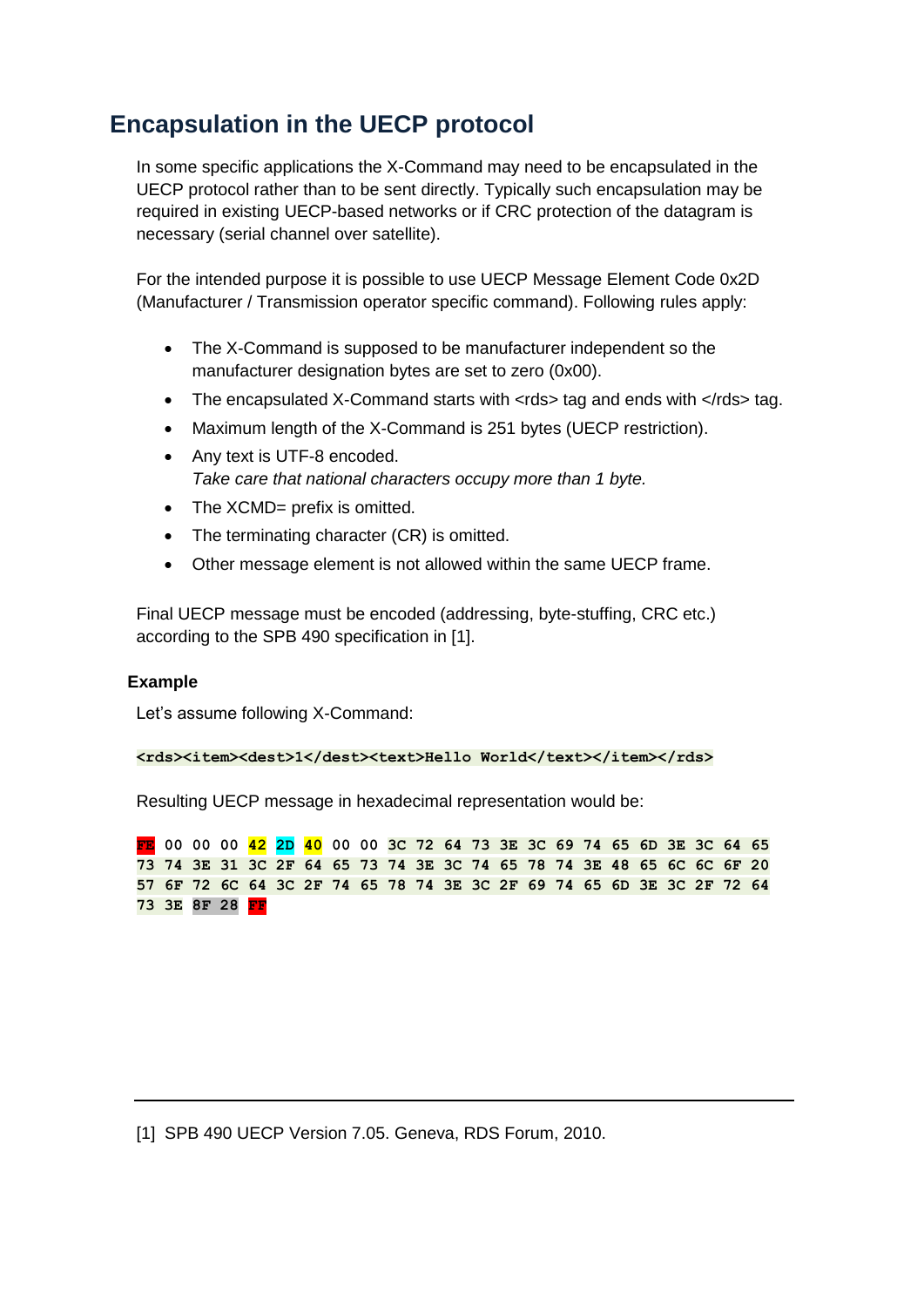# <span id="page-14-0"></span>**The X-Command Examples**

```
XCMD=<rds><item><text>This is a minimum format for the X-Command 
item</text></item></rds></
```

| Radiotext                 | This is a minimum format for the X-Command item |
|---------------------------|-------------------------------------------------|
| $RT+$                     | Cleared                                         |
| Dynamic PS   not affected |                                                 |

```
XCMD=<rds><item><dest>7</dest><text>Now Playing: 
<artist>Prodigy</artist> - <title>Full Throttle</title> (<album>Music 
for the Jilted Generation</album>)</text></item></rds></
```

| Radiotext  | Now Playing: Prodigy - Full Throttle (Music for the Jilted Gener       |
|------------|------------------------------------------------------------------------|
| $RT+$      | $\bullet$ Prodigy<br>Full Throttle                                     |
| Dynamic PS | Now Playing: Prodigy - Full Throttle (Music for the Jilted Generation) |

#### **XCMD=<rds><item><dest>3</dest><text>Now Playing: <artist>Julia Michaels** </artist> - <title>Issues</title></text><tmo>2:56</tmo></item></rds>

| Radiotext  | Now Playing: Julia Michaels - Issues          |
|------------|-----------------------------------------------|
| $RT+$      | $\bullet$ Julia Michaels<br>$\sqrt{2}$ Issues |
| Dynamic PS | not affected                                  |
| Timeout    | Sets RT and RT+ to default after 2:56.        |

#### **XCMD=<rds><item><dest>3</dest><text><long>Radio National</long> - call**  us: <phone>236-689-1122</phone></text></item></rds></

| Radiotext  | Radio National - call us: 236-689-1122 |  |
|------------|----------------------------------------|--|
| $RT+$      | ← Radio National<br>☎ 236-689-1122     |  |
| Dynamic PS | not affected                           |  |

#### **XCMD=<rds><item><dest>7</dest><text>Visit the website:**  <url>http://myradio.com/</url></text></item></rds></

| Radiotext  | Visit the website: http://myradio.com/ |
|------------|----------------------------------------|
| l RT+      | 1 http://myradio.com/                  |
| Dynamic PS | Visit the website: http://myradio.com/ |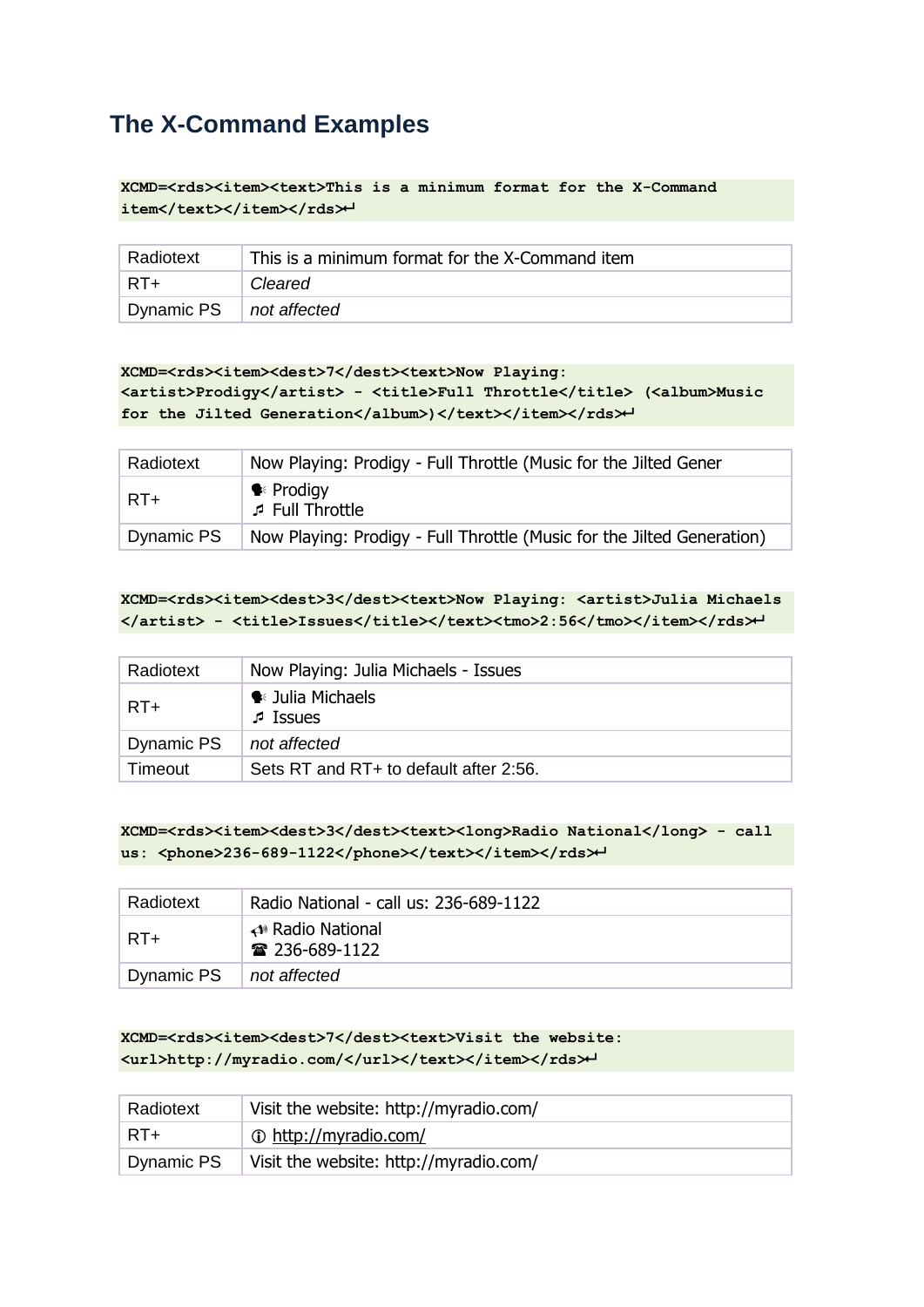# <span id="page-15-0"></span>**Conclusion**

## <span id="page-15-1"></span>**Recommended Steps for Broadcasters**

- Contact your software vendor with questions related to the X-Command support in your broadcast automation system.
- **If your RDS encoder supports X-Command and your broadcast automation software meets the requirements stated below, you may put the RT+ on-air immediately.**
- Consider suppressing or entirely leaving dynamic PS usage. The dynamic PS has never been supported by RDS standard, therefore its behavior on different receivers is unpredictable and it's often confusing for the listener. The RT+ service is a good substitute which works well on many receivers currently available on the market.

# <span id="page-15-2"></span>**Recommended Steps for Broadcast Software Developers**

- The broadcast automation software should be able to establish a connection to the RDS encoder by either a serial COM port or via TCP/IP (the RDS encoder acts as a server).
- The software shall allow the serial port baudrate to be set at least in range of 1200 to 38400 bps (no parity, 8 data bits). The software shall implement a reconnection algorithm for the TCP/IP – check the connection status and reconnect if necessary before sending next data.
- Implement a direct support for the X-Command at least for the  $\lt$  artist and <title> text elements, in the format defined in this document, incl. user selectable destination.

**- or -**

Allow the user to define output template for the data, like on this example: **Output Format Template** 

|             | XCMD= <rds><item><dest>3</dest><text>Now Playing: <artist>%artist</artist> - <title>%title&gt;</title></text></item></rds> |
|-------------|----------------------------------------------------------------------------------------------------------------------------|
| Termination |                                                                                                                            |
| CR (0x0D)   |                                                                                                                            |

- Keep the text actual by sending it once when the playing song changes or on similar event.
- Include the information in your documents and user guide for quick access.